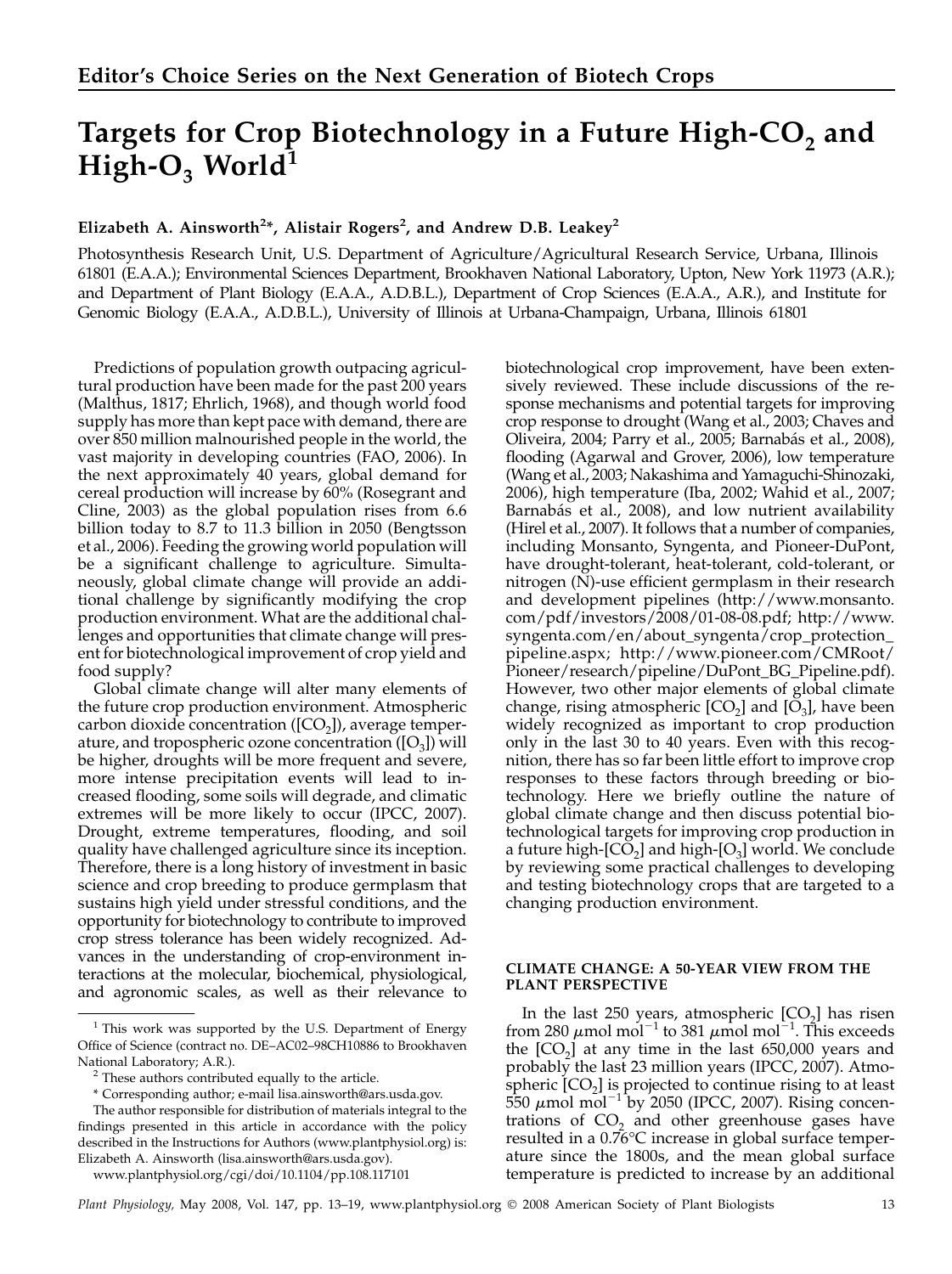1.3°C to 1.8°C by 2050 (IPCC, 2007). Warming over land is expected to be greater than this average, and it is very likely that heat waves will be more intense, more frequent, and longer lasting. Daily minimum temperatures are predicted to rise more rapidly than daily maximum temperatures. The number of frost days will decrease, and in mid- to high latitudes, an extension of the growing season is likely (IPCC, 2007).

Warming will generally increase evaporation, total precipitation, and the spatial variability of precipitation, leading to less rainfall in the tropics and more rainfall at higher latitudes. However, the spatial and temporal boundaries between areas of projected increasing and decreasing precipitation are uncertain. Globally, the intensity of precipitation events is projected to increase, even in areas with a mean reduction in precipitation, and the time between precipitation events is also projected to increase, thereby increasing both the risk of flooding and drought (IPCC, 2007).

Unlike  $[CO_2]$ , tropospheric  $[O_3]$  is spatially and temporally heterogeneous because  $O_3$  is short lived and its synthesis is tied to the abundance of its pollutant precursors, and water vapor and sunlight. In industrialized countries of the northern hemisphere, daily 8-h tropospheric  $[O_3]$  is estimated to have increased from approximately  $10$  nmol mol<sup>-1</sup> prior to the industrial revolution to a current level of approximately 60 nmol  $mol^{-1}$  during summer months, and is predicted to increase 20% more by 2050 (IPCC, 2007). This is particularly relevant to agriculture because sensitive crops show a reduction in yield once the  $[O_3]$  exceeds 40 nmol  $mol^{-1}$  for extended periods (Heagle, 1989).

The changes in temperature, precipitation, and tropospheric  $[O_3]$  projected for 2050 are spatially and temporally variable, poorly constrained, and occurring in parallel. This moving and poorly defined target presents a significant challenge to a biotechnology industry hoping to provide cultivars tailored to regional production environments. In contrast, the increase in  $[CO<sub>2</sub>]$ is uniform, global, and unfortunately, committed. Even in the unlikely event that we stabilize  $CO<sub>2</sub>$  emissions at present-day levels, atmospheric  $[CO<sub>2</sub>]$  would still be  $>$ 500  $\mu$ mol mol<sup>-1</sup> by 2050 (IPCC, 2007). Therefore, attempts to engineer crops to perform better under the conditions of increasing environmental stress associated with increased  $\overline{O_3}$  exposure, temperature, and changing precipitation patterns should be considered against the back drop of a guaranteed and ubiquitous increase in atmospheric  $[CO<sub>2</sub>]$ .

### ENGINEERING CROPS FOR A HIGH-CO<sub>2</sub> WORLD

Elevated  $[CO<sub>2</sub>]$  directly reduces stomatal conductance in  $C_3$  and  $\tilde{C}_4$  species, and also directly stimulates photosynthesis in  $\overline{C}_3$  species (Drake et al., 1997; Long et al., 2004; Ainsworth and Rogers, 2007). All other effects of elevated  $[CO<sub>2</sub>]$  on crops, including the stimulation in yield, are derived from these primary responses (Ainsworth and Rogers, 2007). How can we

engineer crops to maximize the advantages of rising  $[CO<sub>2</sub>]$ ? As Rubisco is the key carboxylating enzyme and frequently the rate-limiting factor for photosynthesis (Rogers and Humphries, 2000), it is worth asking: Can crop responsiveness to elevated  $[CO_2]$  be improved by altering the properties of Rubisco, and are current efforts to improve Rubisco relevant to the production environment of 2050? In  $C_3$  crops, increasing the affinity of Rubisco for  $CO<sub>2</sub>$ , and thereby avoiding photorespiratory carbon (C) losses, is a target for increasing yield potential (Reynolds and Borlaug, 2006; Ainsworth and Rogers, 2007), but the conserved inverse relationship between specificity and catalytic rate has hindered progress (Bainbridge et al., 1995). The kinetic properties of current  $C_3$  Rubisco suggest that the affinity/specificity is optimal for a  $[CO_2]$  of 200  $\mu$ mol mol<sup>-1</sup>, consistent with a Rubisco that evolved under such conditions. By 2050, the optimal Rubisco would actually need to have a lower, not higher affinity for  $CO<sub>2</sub>$ , and a higher catalytic rate (Zhu et al., 2004). Substituting current Rubisco for Rubisco from other species, particularly nongreen algae, which has a markedly lower specificity and higher catalytic rate, could dramatically increase C gain at current and elevated  $[CO<sub>2</sub>]$ . Further gains could be maximized by engineering plants to express different types of Rubisco in sunlit and shade leaves (Zhu et al., 2004). This is not without precedent because Hydrogenovibrio marinus, an anaerobic microorganism, switches among its three forms of Rubisco depending on environmental cues (Yoshizawa et al., 2004). Thus, improving the catalytic properties of Rubisco will remain a viable target for the biotechnology industry. Although the focus of the research may need to shift away from improving specificity for  $CO<sub>2</sub>$  in crops grown in temperate environments, those grown in high-temperature conditions in tropical environments would still benefit from improved specificity because as temperature rises, the ratio of carboxylation to oxygenation is reduced (Long, 1991).

As  $[CO<sub>2</sub>]$  rises, photosynthesis in  $C_3$  crops shifts from being limited by Rubisco to being limited by the capacity for regeneration of the  $CO<sub>2</sub>$  acceptor, ribulose-1,5-bisphosphate (RuBP; Ainsworth and Rogers, 2007). An alternative to reducing excess Rubisco content at elevated  $[CO<sub>2</sub>]$  is to increase the capacity for regeneration of RuBP and thereby match the increased carboxylation rates. Recent modeling analysis suggests that manipulating the partitioning of N resources among enzymes of C metabolism could greatly increase photosynthesis without any increase in the total N requirement (Zhu et al., 2007). Greater capacity for the regenerative phase of the Calvin cycle was identified as a key target to improve C acquisition. There is already some evidence that crops increase RuBP regeneration capacity at elevated  $[CO<sub>2</sub>]$ . The level of Fru-1,6-bisphosphatase was increased in a forage crop (*Lolium perenne*) grown at elevated  $[CO<sub>2</sub>]$  with a high N supply (Rogers et al., 1998) and in tobacco (Nicotiana tabacum), Rubisco activity decreased and other Calvin cycle enzymes increased at elevated [CO $_2$ ] (Geiger et al.,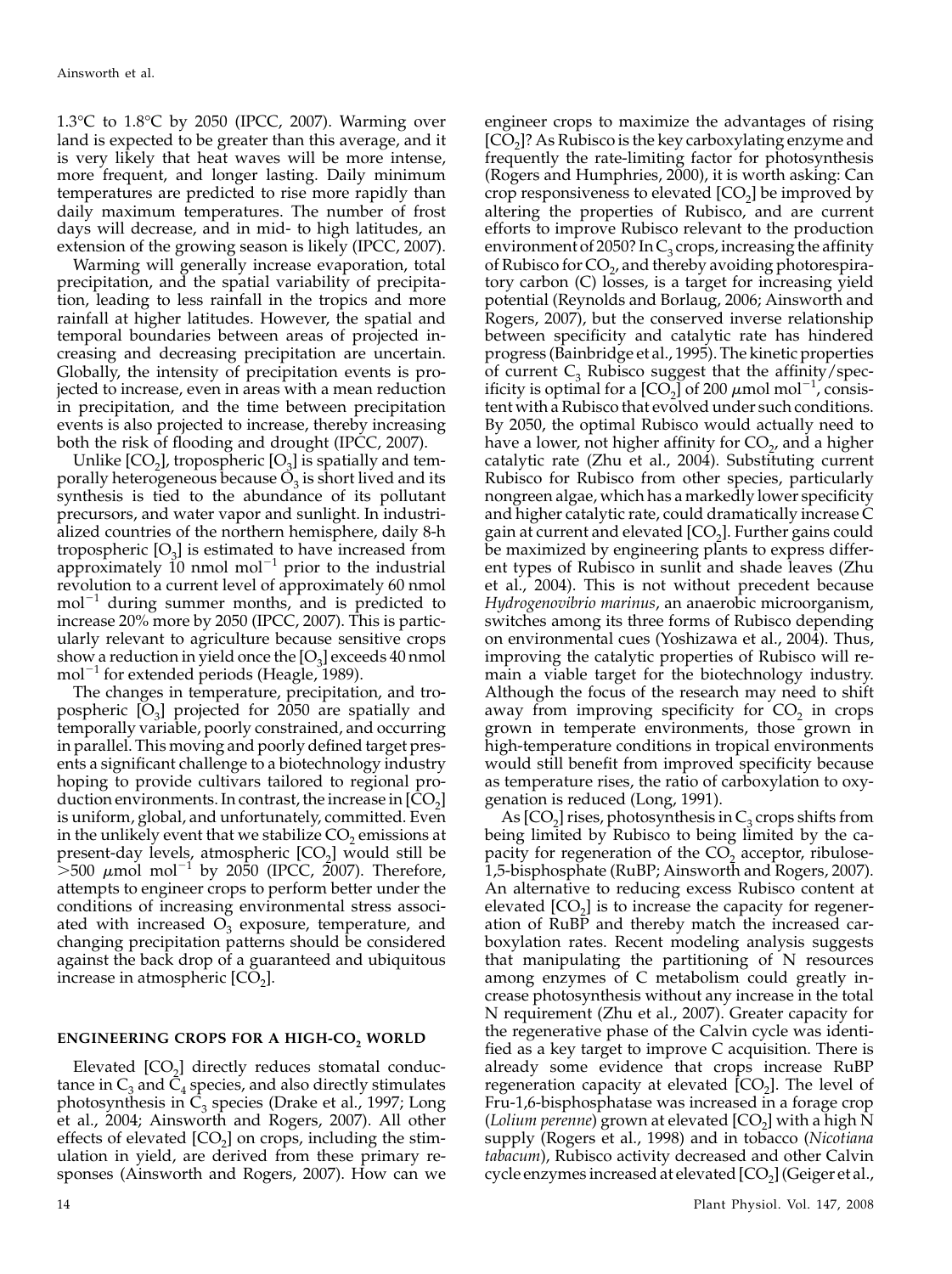1999). In addition, antisense technology coupled with flux analysis has shown that sedoheptulose-1,7-bisphosphatase exerts considerable control over photosynthesis, and plants overexpressing sedoheptulose-1,7-bisphosphatase had a marked increase in photosynthesis and growth (Raines, 2003; Lefebvre et al., 2005).

Accumulation of foliar carbohydrates is one of the most pronounced and universally observed responses of  $C_3$  plants to elevated  $[CO_2]$ , even in field-grown plants where rooting volume is unrestricted (Long et al., 2004). Knowledge of the relationship between C status and growth is advancing (Raines and Paul, 2006; Smith and Stitt, 2007), but a clear picture of how carbohydrates are sensed by the plant and how they regulate the flux of C through different pathways, impacting growth and partitioning, remains a major challenge to developing crops that will respond maximally to rising  $[CO<sub>2</sub>]$ . Large and sustained increases in Suc, starch, or fructan content that persist over a number of days are usually indicative of replete sinks (Rogers and Ainsworth, 2006). This has two important implications. First, crops could be manipulated to use the additionally available C to increase growth, seed yield, or stress tolerance (see below). Second, because foliar carbohydrates are known to have negative feedback on photosynthetic capacity (for review, see Long et al., 2004), ensuring adequate sink strength in crops will be an essential part of maximally exploiting rising  $[CO<sub>2</sub>]$ . Evidence from a Free Air Concentration Enrichment (FACE) experiment supports this view. There was no reduction in maximum Rubisco activity at elevated  $[CO<sub>2</sub>]$  in an indeterminate soybean (Glycine max) cultivar, but in an otherwise identical isoline that had a single gene mutation resulting in a determinate growth habit and lower sink strength, carbohydrates accumulated and photosynthetic capacity was significantly reduced (Ainsworth et al., 2004). This illustrates that the capacity for utilization of photosynthate is critical to a crop's ability to sustain increased C acquisition at elevated  $[CO<sub>2</sub>]$ . Further, a recent review concluded that at current  $[CO_2]$ , yields of maize (Zea mays), wheat (Triticum aestivum), and soybean were limited more by sink capacity than photosynthetic capacity (Borras et al., 2004). In contrast, results from elevated  $[CO<sub>2</sub>]$  research clearly show that increased photosynthesis does stimulate yield at elevated  $[CO<sub>2</sub>]$ (Kimball et al., 2002; Ainsworth and Long, 2005; Long et al., 2006), suggesting that increases in yield can also be source driven. However, it is likely that increases in photosynthesis will need to be balanced by commensurate increases in sink capacity if maximum yield potential is to be realized.

What are the components of yield that might be limiting the response of crops to elevated  $[CO<sub>2</sub>]$ ? Yields of soybean and rice (Oryza sativa) grown under elevated  $[CO<sub>2</sub>]$  in FACE experiments were 15% and 13% higher than yields of crops grown at ambient  $[CO<sub>2</sub>]$ , despite significant declines in harvest index (HI; seed yield/total aboveground biological yield; Kim et al., 2003; Morgan et al., 2005). Genetic improve-

ments over the past century in grain yield in a number of crops, including soybean, wheat, and rice, have been closely associated with improvements in HI (Gifford et al., 1984); however, it has been argued that the scope for further increasing yield through increasing HI is limited (Austin, 1999). Still, at least maintaining current levels of HI at elevated  $[CO<sub>2</sub>]$ would improve productivity. Regardless of improvements to HI, a second way to increase yield is to increase total biomass at maturity. More aboveground biomass per area has been the major factor in yield improvements at elevated  $[CO<sub>2</sub>]$  in FACE experiments. In rice, elevated  $[CO<sub>2</sub>]$  decreased the productive tiller ratio (Kim et al., 2003) and reduced the percentage of fertile spikelets (Yang et al., 2006). However, because the tiller number (and panicle number) per area was significantly higher at elevated  $[CO<sub>2</sub>]$ , yields were increased despite the negative effects on productive tiller ratio and spikelet fertility (Kim et al., 2003; Yang et al., 2006). Elevated  $[CO<sub>2</sub>]$  also has little effect on individual grain or seed mass (Morgan et al., 2005; Yang et al., 2006), which may not be surprising because individual grain weight has not substantially changed with genetic improvement in wheat, maize, or soybean over much of the last century (Morrison et al., 2000; Fischer, 2007). Therefore, efforts to target grain or seed mass may not be fruitful, but there appears to be the opportunity to improve biomass production, the number of reproductive sinks, and therefore yield.

In their research and development pipelines, the major biotechnology companies (Monsanto, Syngenta, and Pioneer-DuPont) all have investments aimed at improving N use efficiency. Although growth at elevated  $[CO<sub>2</sub>]$  improves N use efficiency (Drake et al., 1997), improved nutrition is essential to maximally exploit rising  $[CO<sub>2</sub>]$ . The greater efficiency of carboxylation at elevated  $[CO<sub>2</sub>]$  makes it theoretically possible for  $C_3$  crops in 2050 to reduce their Rubisco content by approximately 25% and maintain the same photosynthetic rate as they have today (Drake et al., 1997). Consistent with this theory,  $C_3$  crops grown at 567  $\mu$ mol mol<sup>-1</sup> [CO<sub>2</sub>] in FACE studies reduced their maximum Rubisco activity by approximately 20% (Ainsworth and Rogers, 2007). This reduction in Rubisco activity is most likely due to a reduction in Rubisco content (Long et al., 2004). Crops with the  $C_3$ pathway invest up to 25% of their leaf N in Rubisco to compensate for its poor catalytic rate (Long et al., 2004). The large investment in Rubisco, coupled with a potential 25% reduction in Rubisco content, could release approximately  $6\%$  of leaf N at elevated  $[CO<sub>2</sub>]$ . However, there is only benefit in reducing the amount of N in Rubisco when the resources can be usefully deployed elsewhere, either within the leaf, or to support sink development in the plant (Parry et al., 2003). When this  $6\%$  theoretical savings in N is compared to the predicted 10% to 40% increase in C acquisition (Long et al., 2004), the N acquisition gap at elevated  $[CO<sub>2</sub>]$  is readily apparent. Despite increased yields in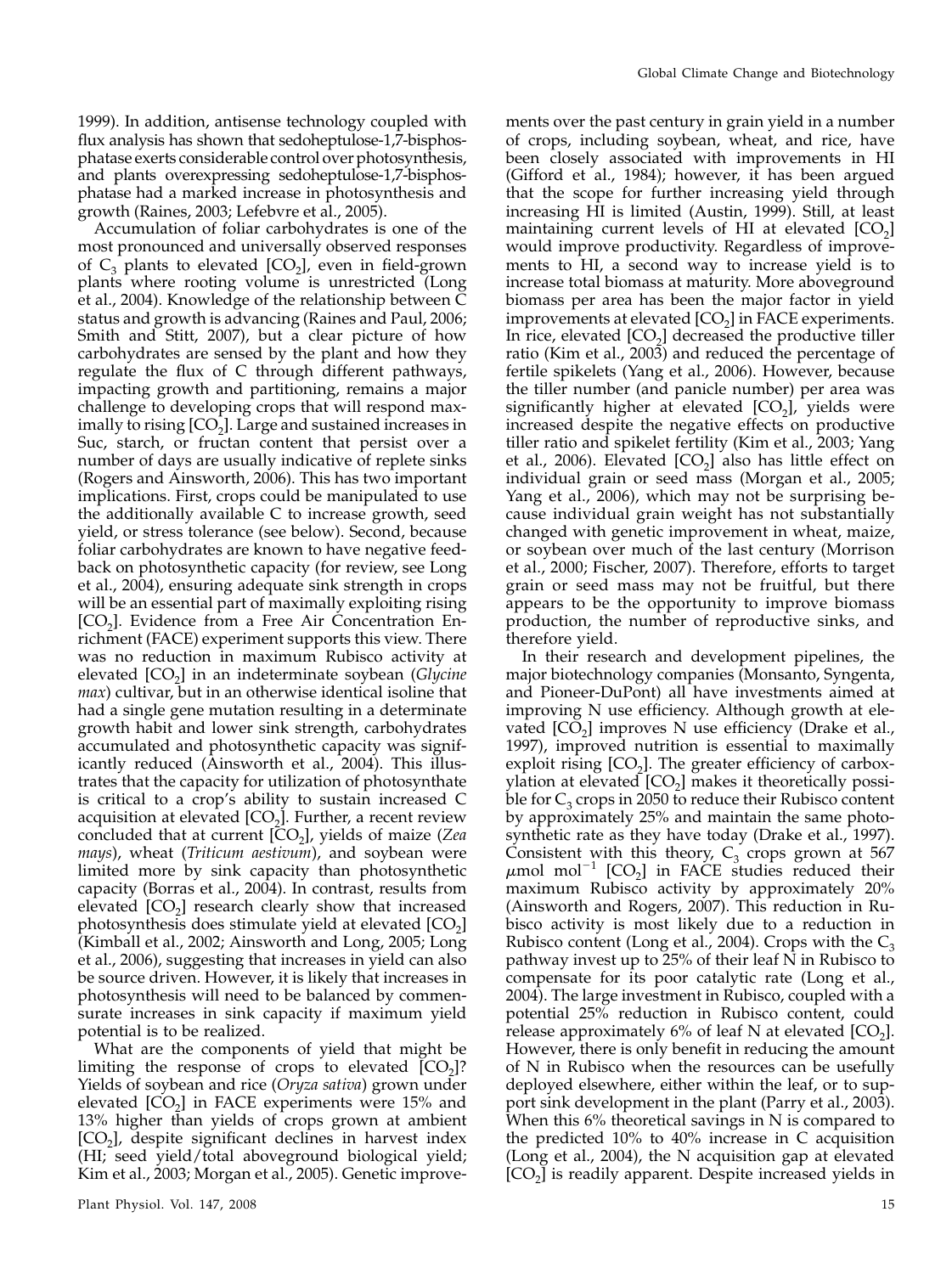$C_3$  crops at elevated  $[CO_2]$ , a recent meta-analysis of the protein concentration in food crops shows that the N acquisition gap at elevated  $[CO<sub>2</sub>]$  manifests itself as a 10% to 15% reduction in grain protein content, even in field-grown crops (Taub et al., 2008). This is notable because the major biotechnology companies are attempting to increase protein content in grain crops and will have to work against the effects of rising  $[CO<sub>2</sub>]$  to achieve this goal (Stafford, 2007). Legumes might be expected to avoid the N acquisition gap at elevated  $[CO<sub>2</sub>]$  because they can trade their excess C for N with their bacterial symbionts. Evidence from soybean supports this hypothesis because grain protein content showed only a 1.4% decrease at elevated  $[CO<sub>2</sub>]$  (Taub et al., 2008) and soybean grown at elevated  $[CO<sub>2</sub>]$ using FACE technology avoided N limitation (Rogers et al., 2006). Introducing the capacity for N fixation into nonleguminous plants to improve nutrition and reduce demand for fertilizer has always been desirable, but closing the N acquisition gap at elevated  $[CO<sub>2</sub>]$  and maximizing increases in yield will make this goal even more attractive in 2050.

These targets for biotechnological improvement of crop responses to elevated  $[CO<sub>2</sub>]$  should be selected with consideration for the projected increase in temperature, drought stress, and  $[O_3]$  that will accompany rising  $[CO<sub>2</sub>]$ . Because C supply is increased at elevated  $[CO<sub>2</sub>]$ , it may be possible to partition a greater fraction of photosynthate into C-rich metabolites associated with stress resistance. For instance, pinitol, mannitol, and raffinose are examples of osmolytes that support maintenance of turgor under drought and high temperatures, whereas antioxidants such as ascorbate have been implicated in tolerance of crops to drought, heat, salt, and oxidative stresses (Streeter et al., 2001; Bartels and Sunkar, 2005; Busch et al., 2005). Larger pool sizes of these metabolites could extend the benefits of growth at elevated  $[CO<sub>2</sub>]$  in germplasm marketable to farmers in poor growing areas, not just prime agricultural zones.

Greater productivity of  $C_4$  crops at elevated  $[CO_2]$ has been reported from some chamber studies (for review, see Ghannoum et al., 2000). However, evidence from FACE studies suggests that stimulated photosynthesis at elevated  $[\widetilde{CO}_2]$  is an indirect effect of reduced stomatal conductance and water use, leading to amelioration of drought stress (Ottman et al., 2001; Wall et al., 2001; Leakey et al., 2004, 2006). There have not been FACE studies on  $C_4$  crops in nutrient poor soils, but it appears that the benefits of elevated  $[\rm{CO}_2]$ to crops such as maize, millet (Panicum miliaceum), and sorghum (Sorghum bicolor) will not be universally observed, but instead limited to times and places of drought. In addition, because elevated  $[CO<sub>2</sub>]$  is only ameliorating stress in  $C_4$  species and not directly stimulating productivity, there is no gain in yield potential that can be realized by pursuing the targets listed above for  $C_3$  plants. Thus, climate change presents a challenge to  $C_4$  crop improvement, rather than an opportunity.

#### ENGINEERING CROPS FOR A HIGH- $O<sub>3</sub>$  WORLD

The variability of  $[O_3]$  over time and space, as well as the dose-specific nature of plant responses to  $[O_3]$  have made it difficult to estimate the average agronomic impacts of elevated  $[O_3]$  or to develop a cohesive synthesis of the mechanisms of response. Nevertheless a number of studies estimate present-day crop losses to  $O<sub>3</sub>$  damage in the range of \$1 to \$3 billion in the U.S. (Murphy et al., 1999) and \$2 billion in China (Mauzerall and Wang, 2001). There is wide qualitative agreement that elevated  $[O_3]$  in the future will further reduce crop yields as a result of oxidative stress in foliar and reproductive tissues (Black et al., 2000; Fiscus et al., 2005).

Recent reviews of the effects of elevated  $[O_3]$  on plants have identified distinct mechanisms of response to chronic and acute  $O_3$  exposure (Long and Naidu, 2002; Fiscus et al., 2005; Kangasjärvi et al., 2005). Exposures to daily peak  $[O_3]$  of <120 nmol mol<sup>-1</sup> for days, weeks, or months are typically considered to be chronic, whereas exposures to daily peak  $[O_3]$  of  $>120$ to 150 nmol mol<sup> $-1$ </sup> for as little as a few hours are considered acute (Long and Naidu, 2002; Fiscus et al., 2005). Distinguishing between chronic and acute responses has helped fair comparison of experiments imposing shock treatments versus those simulating current or future field conditions. However, the threshold concentrations characterizing acute versus chronic experiments are arbitrary and the distinction between plant responses is subjective. With monitoring stations in locations such as China reporting hourly maximum  $[O_3] > 200$  nmol mol<sup>-1</sup> and average annual concentrations of 74 nmol mol<sup>-1</sup> (Wang et al., 2007), plants in the field will likely experience both acute and chronic  $O_3$ conditions simultaneously. This situation is more likely to occur in the future and determining the threshold  $[O_3]$  required for induction of various molecular, biochemical, and physiological responses will be increasingly important.

The process of conventional breeding, integrating the results of thousands of plots across years and environments, would be expected to enable exploitation of some of the potential benefits of elevated  $[CO<sub>2</sub>]$ , be it with a significant time lag. In contrast, the variability in  $[O_3]$  will not lead to the consistent selection pressure that is needed to make breeding advances. To date, discussions of improving tolerance to elevated  $[O_3]$ have focused on three general strategies: (1) controlling  $O_3$  entry into the leaf, (2) improving detoxification within cells, and (3) altering the signal transduction pathway. Stomata regulate the flux of  $O_3$  into leaves, and the protective value of stomatal closure in response to  $O_3$  has long been recognized (Hill and Littlefield, 1969). Therefore, reducing stomatal conductance is an obvious biotechnological strategy to increase  $O_3$  tolerance (Lin et al., 2001). However, the fundamental tradeoff of lower stomatal conductance leading to lower photosynthesis must be recognized, and the balance between reducing stress versus reducing productivity evaluated. Elevated [CO<sub>2</sub>] will reduce stomatal con-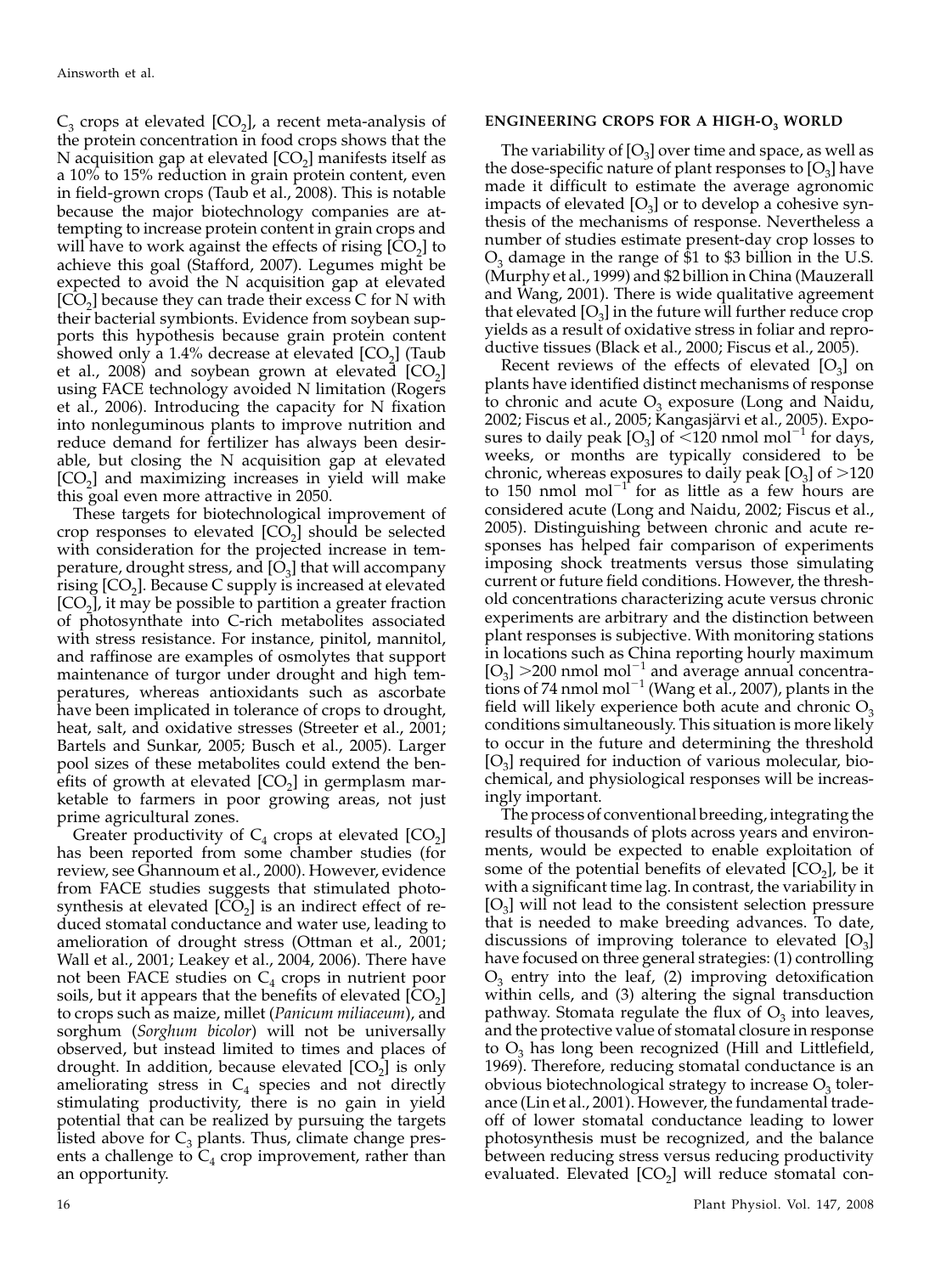ductance and  $O_3$  uptake in the future, while increasing rather than decreasing photosynthesis. This will reduce the negative impacts of elevated  $[O_3]$  (Booker and Fiscus, 2005). In many growing regions experiencing moderate increases in  $[O_3]$ , the gain from targeting reduced stomatal conductance to ameliorate stresswould likely be small, as the decrease in productivity would outweigh any reduction of  $O_3$ -induced stress. The wheat genotypes released in China between 1945 and today provide an example of net gain in yield, despite increased sensitivity to elevated  $[O_3]$ . Breeding for higher C uptake, shorter stalks, and improved HI has improved the yield potential from approximately 1,000 kg ha $^{-1}$  to approximately 8,000 kg ha $^{-1}$ , despite greater  $O<sub>3</sub>$  uptake from greater stomatal conductance (Biswas et al., 2008). Although there is not always a simple relationship between stomatal conductance and  $O_3$  tolerance, targeting stomatal conductance as a means to improve crop production under elevated  $[O_3]$  seems unlikely to be an effective strategy for maintaining productivity, other than in regions with the highest  $[O_3]$ . Nonetheless, it should be noted that the relative concentrations of  $CO<sub>2</sub>$  necessary to protect crops from  $O<sub>3</sub>$ damage are very poorly defined, and variable for species and genotypes. Furthermore, any direct effect of elevated  $[O_3]$  on reproductive structures will probably not be mitigated by elevated  $[CO<sub>2</sub>]$ , and loss of reproductive sinks may constrain the response to elevated  $[CO<sub>2</sub>]$  (McKee et al., 1997; Ashmore, 2005). In addition, elevated  $[CO<sub>2</sub>]$  did not prevent acceleration of senescence that is characteristic of  $O<sub>3</sub>$  fumigation at ambient  $[CO_2]$  (Fiscus et al., 2005). Without further experimentation, it is not possible to precisely predict where and when the stress of elevated  $[O_3]$  will be matched or exceeded by the benefits of elevated  $[CO<sub>2</sub>]$ .

A second strategy for improving crop tolerance to  $O_3$ has focused on improving detoxification of  $O_3$ -induced reactive oxygen species (ROS; Fiscus et al., 2005). Ozone passes through the stomata, and is rapidly degraded in the apoplast forming various ROS. The ROS burst following  $O_3$  exposure is similar to the oxidative burst associated with the hypersensitive response, which leads to programmed cell death (Overmyer et al., 2003). Ascorbate is one of the major antioxidants thought to govern  $O_3$  tolerance in plants, and total ascorbate content has been correlated with  $O_3$  tolerance in a wide range of species (for review, see Conklin and Barth, 2004). Localization of ascorbate or other antioxidants to the apoplastic space, where interception and detoxification occurs, appears to be important in protection from  $O_3$  damage, as is recycling of ascorbate back to the reduced ''anti-oxidant'' state (Burkey et al., 2003; Conklin and Barth, 2004). However, not all studies have demonstrated that  $O_3$  tolerance correlates with ascorbate content (e.g. D'Haese et al., 2005), and apoplastic ascorborate concentrations in some plants may be too low to play a significant role in detoxification. Still, increasing the apoplastic antioxidant capacity of crops may be a fruitful target for limiting  $O_3$ -induced ROS damage.

Components of the  $O_3$  sensing and signaling pathways seem to be good potential targets for biotechnological manipulation to improve crop productivity. For instance, ethylene-insensitive mutants of Arabidopsis (Arabidopsis thaliana) and birch (Betula spp.) are more tolerant to  $O_3$  than wild-type control genotypes (Vahala et al., 2003, Kangasjärvi et al., 2005). However, it is important to note that the signaling pathway associated with acute  $O_3$  damage has considerable overlap with the signaling pathway that limits pathogen spread (Overmyer et al., 2003). In addition, interactions among ROS, jasmonic acid, salicylic acid, and ethylene are involved in the cell death cycle (Kangasjärvi et al., 2005), as well as regulation of normal leaf senescence (Lim et al., 2007). Therefore, successful improvement of crop tolerance to  $O_3$  by altering sensing, signaling, or regulatory pathways will depend on identifying targets for modification that do not disrupt other vital processes (Conklin and Barth, 2004).

#### CHALLENGES TO IMPROVING PRODUCTION UNDER GLOBAL CLIMATE CHANGE

Although some aspects of global change like rising  $[CO<sub>2</sub>]$  will be uniform around the globe, others such as rising tropospheric  $[O_3]$  and altered precipitation will vary regionally. To meet the demands of a growing population, the next era of biotechnology and future crop breeding strategies will be challenged with identifying genotypes that can maximally exploit rising  $[CO<sub>2</sub>]$  for yield enhancement and have improved stress tolerance traits (Reynolds and Borlaug, 2006). Global climate change will add at least three new dimensions to this challenge: (1) the production environment will be more variable and more stressful, (2) climatic variation will be greater between years and locations of field trials, and (3) the environment for which crops are being designed will be a rapidly moving target. Successfully understanding the genotype x environment interactions and closing the phenotype gap, i.e. understanding the function of crop genes in their production environment (Miflin, 2000), will be a major hurdle in the race to release lines capable of improved yield in the rapidly changing climate. This emphasizes the necessity of field screening for  $CO_2$ -responsive and  $O_3$ tolerant germplasm in the production environment, and recognizing that crops entering research and development pipelines today will emerge in 10 to 20 years into a different climate. Over the last decade, transgenic crop technology has been adopted faster than any other technology in the history of agriculture (Chassy, 2007). The approximately 250 million acres of biotechnologyengineered maize (Zea mays), canola (Brassica napus), cotton (Gossypium hirsutum), soybeans, papaya (Carica papaya), sugar beets (Beta vulgaris), sweet corn (Zea mays var. rugosa), and squash (Cucurbita pepo) have increased global farmer profits by approximately \$27 billion, reduced pesticide application by approximately 224 million kg, reduced the environmental impact of pesticide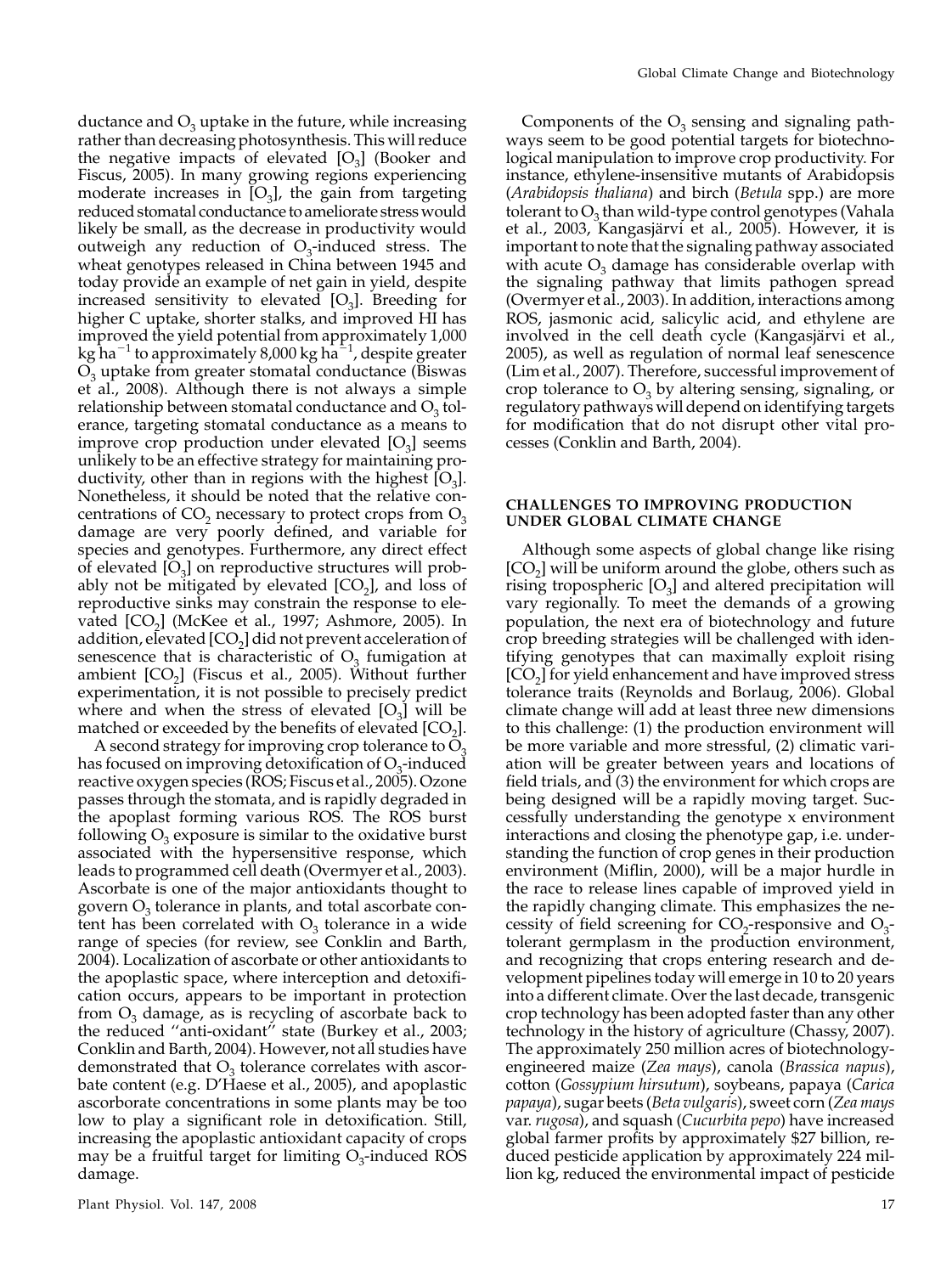use by approximately 14%, and reduced greenhouse gas emissions by approximately 960 million kg of  $CO<sub>2</sub>$ (Brookes and Barfoot, 2006). These improvements have come from engineering single genes into crops; however, crop responses to elevated  $[CO_2]$  and  $[O_3]$  are complex traits and will be much more difficult to control and engineer. Nonetheless, germplasm with greater abiotic stress resistance is making progress through research and development pipelines. Knowledge of crop responses to elevated  $[CO_2]$  and elevated  $[O_3]$ could match that of drought, flooding, temperature, and nutrient stress with greater investment in research, and here we have identified a number of potential targets for biotechnological improvement in a high-  $[CO<sub>2</sub>]$  and high- $[O<sub>3</sub>]$  world.

#### ACKNOWLEDGMENT

We thank Damian Allen for useful discussions and helpful comments on a draft of this manuscript.

Received January 30, 2008; accepted February 28, 2008; published May 7, 2008.

#### LITERATURE CITED

- Agarwal S, Grover A (2006) Molecular biology, biotechnology and genomics of flooding-associated low  $O_2$  stress response in plants. Crit Rev Plant Sci 25: 1–21
- Ainsworth EA, Long SP (2005) What have we learned from 15 years of free air CO<sub>2</sub> enrichment (FACE)? A meta-analytic review of the responses of photosynthesis, canopy properties and plant production to rising  $CO<sub>2</sub>$ . New Phytol 165: 351–372
- Ainsworth EA, Rogers A (2007) The response of photosynthesis and stomatal conductance to rising  $[CO<sub>2</sub>]$ : mechanisms and environmental interactions. Plant Cell Environ 30: 258–270
- Ainsworth EA, Rogers A, Nelson R, Long SP (2004) Testing the 'sourcesink' hypothesis of down-regulation of photosynthesis in elevated [CO<sub>2</sub>] in the field with single gene substitutions in Glycine max. Agric For Meteorol 122: 85–94
- Ashmore MR (2005) Assessing the future global impacts of ozone on vegetation. Plant Cell Environ 28: 949–964
- Austin RB (1999) Yield of wheat in the United Kingdom: recent advances and prospects. Crop Sci 39: 1604–1610
- Bainbridge G, Madgwick P, Parmar S, Mitchell R, Paul M, Pitts J, Keys AJ, Parry MAJ (1995) Engineering Rubisco to change its catalytic properties. J Exp Bot 46: 1269–1276
- Barnabás B, Jäger K, Fehér A (2008) The effect of drought and heat stress on reproductive processes in cereals. Plant Cell Environ 31: 11–38
- Bartels D, Sunkar R (2005) Drought and salt tolerance in plants. Crit Rev Plant Sci 24: 23–58
- Bengtsson M, Shen Y, Oki T (2006) A SRES-based gridded global population dataset for 1990–2100. Popul Environ 28: 113–131
- Biswas DK, Xu H, Li YG, Sun JZ, Wang XZ, Han XG, Jiang GM (2008) Genotypic differences in leaf biochemical, physiological and growth responses to ozone in 20 winter wheat cultivars released over the past 60 years. Glob Change Biol 14: 46–59
- Black VJ, Black CR, Roberts JA, Stewart CA (2000) Impact of ozone on the reproductive development of plants. New Phytol 147: 421–447
- Booker FL, Fiscus EL (2005) The role of ozone flux and antioxidants in the suppression of ozone injury by elevated  $CO<sub>2</sub>$  in soybean. J Exp Bot 56: 2139–2151
- Borras L, Slafer GA, Otegui ME (2004) Seed dry weight response to sourcesink manipulations in wheat, maize and soybean: a quantitative reappraisal. Field Crops Res 86: 131–146
- Brookes G, Barfoot P (2006) Global impact of biotech crops: socioeconomic and environmental effects in the first ten years of commercial use. AgBioForum 9: 139–151
- Burkey KO, Eason G, Fiscus EL (2003) Factors that affect leaf extracellular ascorbic acid content and redox status. Physiol Plant 117: 51–57
- Busch W, Wunderlich M, Schoffl F (2005) Identification of novel heat shock factor-dependent genes and biochemical pathways in Arabidopsis thaliana. Plant J 41: 1–14
- Chassy BM (2007) The history and future of GMOs in food and agriculture. Cereal Foods World 52: 169–172
- Chaves MM, Oliveira MM (2004) Mechanisms underlying plant resilience to water deficits: prospects for water-saving agriculture. J Exp Bot 55: 2365–2384
- Conklin PL, Barth C (2004) Ascorbic acid, a familiar small molecule intertwined in the response of plants to ozone, pathogens, and the onset of senescence. Plant Cell Environ 27: 959–970
- D'Haese D, Vandermeiren K, Asard H, Horemans N (2005) Other factors than apoplastic ascorbate contribute to the differential ozone tolerance of two clones of Trifolium repens L. Plant Cell Environ 28: 623–632
- Drake BG, Gonzalez-Meler MA, Long SP (1997) More efficient plants: a consequence of rising atmospheric CO<sub>2</sub>? Annu Rev Plant Physiol Plant Mol Biol 48: 609–639
- Ehrlich PR (1968) The Population Bomb. Ballantine Books, New York
- FAO (2006) The State of Food Insecurity in the World. Food and Agriculture Organization of the United Nations, Rome
- Fischer RA (2007) Understanding the physiological basis of yield potential in wheat. J Agric Sci 145: 99–113
- Fiscus EL, Booker FL, Burkey KO (2005) Crop responses to ozone: uptake, modes of action, carbon assimilation and partitioning. Plant Cell Environ 28: 997–1011
- Geiger M, Haake V, Ludewig F, Sonnewald U, Stitt M (1999) The nitrate and ammonium nitrate supply have a major influence on the response of photosynthesis, carbon metabolism, nitrogen metabolism and growth to elevated carbon dioxide in tobacco. Plant Cell Environ 22: 1177–1199
- Ghannoum O, von Caemmerer S, Ziska LH, Conroy JP (2000) The growth response of  $C_4$  plants to rising atmospheric  $CO_2$  partial pressure: a reassessment. Plant Cell Environ 23: 931–942
- Gifford RM, Thorne JH, Hitz WD, Giaquinta RT (1984) Crop productivity and photoassimilate partitioning. Science 225: 801–808
- Heagle AS (1989) Ozone and crop yield. Annu Rev Phytopathol 27: 397–423
- Hill AC, Littlefield N (1969) Ozone. Effect on apparent photosynthesis, rate of transpiration and stomatal closure in plants. Environ Sci Technol 3: 52–56
- Hirel B, Le Gouis J, Ney B, Gallais A (2007) The challenge of improving nitrogen use efficiency in crop plants: towards a more central role for genetic variability and quantitative genetics within integrated approaches. J Exp Bot 58: 2369–2387
- Iba K (2002) Acclimative response to temperature stress in higher plants: approaches of gene engineering for temperature tolerance. Annu Rev Plant Biol 53: 225–45
- IPCC (2007) Climate change 2007: the physical science basis. In S Solomon, D Qin, M Manning, Z Chen, M Marquis, KB Averyt, M Tignor, HL Miller, eds, Contribution of Working Group I to the Fourth Annual Assessment Report of the Intergovernmental Panel on Climate Change. Cambridge University Press, Cambridge, UK, pp 996
- Kangasjärvi J, Jaspers P, Kollist H (2005) Signalling and cell death in ozone-exposed plants. Plant Cell Environ 28: 1021–1036
- Kim HY, Lieffering M, Kobayshi K, Okada M, Mitchell MW, Gumpertz  $M$  (2003) Effects of free-air  $CO<sub>2</sub>$  enrichment and nitrogen supply on the yield of temperate paddy rice crops. Field Crops Res 83: 261–270
- Kimball BA, Kobayashi K, Bindi M (2002) Responses of agricultural crops to free-air CO<sub>2</sub> enrichment. Adv Agron 77: 293-368
- Leakey ADB, Bernacchi CJ, Dohleman FG, Ort DR, Long SP (2004) Will photosynthesis of maize (Zea mays) in the US corn belt increase in future  $[CO<sub>2</sub>]$  rich atmospheres? An analysis of diurnal courses of  $CO<sub>2</sub>$ uptake under free-air concentration enrichment (FACE). Glob Change Biol 10: 951–962
- Leakey ADB, Uribelarrea M, Ainsworth EA, Naidu SL, Ort DR, Long SP (2006) Photosynthesis, productivity, and yield of maize are not affected by open-air elevation of  $CO<sub>2</sub>$  concentration in the absence of drought. Plant Physiol 140: 779–790
- Lefebvre S, Lawson T, Zakhleniuk OV, Lloyd JC, Raines CA (2005) Increased sedoheptulose-1,7-bisphosphatase activity in transgenic tobacco plants stimulates photosynthesis and growth from an early stage in development. Plant Physiol 138: 451–460